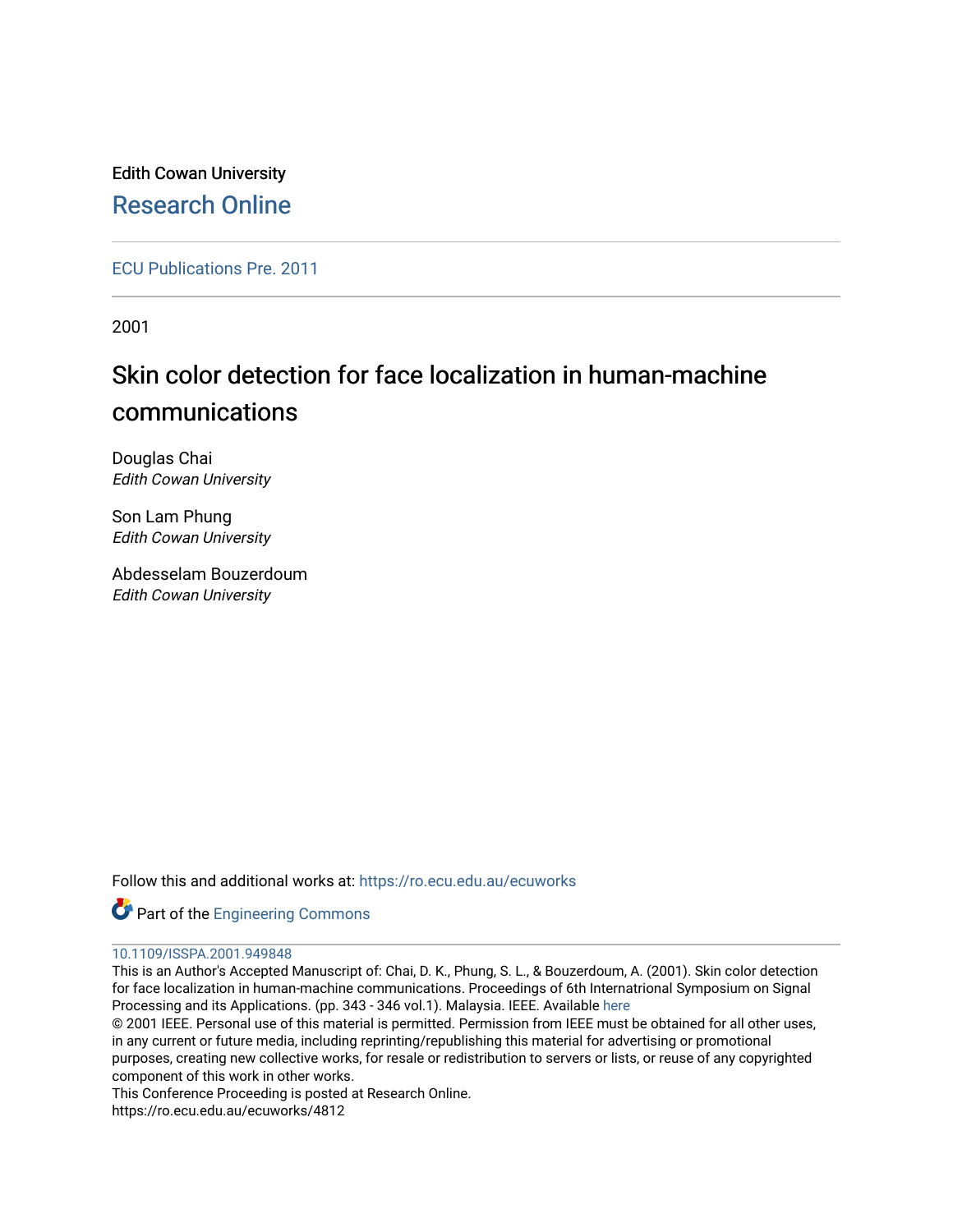*International Symposium on Signal Processing and its Applications (ISSPA)). Kuala Lumpur, Malaysia. I3* - *I6 August, 2001. Organized by the Dept. of Microelectronics and Computer Engineering, UTM, Malaysia and Signal Processing Research Centre, QUT, Australia* 

# **SKIN COLOR DETECTION FOR FACE LOCALIZATION IN HUMAN-MACHINE COMMUNICATIONS**

*Douglas Chai, Son Lam Phung, Abdesselam Bouzerdoum* 

Edith Cowan University School of Engineering and Mathematics 100 Joondalup Drive, Joondalup 6027, Perth, Australia Email: { d.chai, s.phung, a.bouzerdoum}@ecu.edu.au

#### **ABSTRACT**

This paper presents the proposed user interface design for computers whereby users can navigate in 3D graphics scene and change camera viewpoint via head movement. This human-machine communication relies very much on the performance of its face localization module, which must determine head pose and track head movement. We have employed the skin color detection approach *to* face localization. The approach is studied and presented in this paper. The experimental results show that our chosen methodology, is very effective. Furthermore, we demonstrate that skin color detection approach can cope of the variations of skin color and lighting condition.

#### **1. INTRODUCTION**

**As** computers become more ubiquitous in society, there is a desire for more sophisticated ways **for** humans to interact with computers. We regularly witness new line of human-computer interface being developed through voice or computer vision. The design of algorithms that allow computers to recognize speech, face and hand gestures, and even emotional state are some of the current challenges that researchers are facing in order to realize the ultimate dream of having natural humanmachine communications.

This' paper addresses part of these challenges and examines a particular computer vision tool that makes use of human skin color characteristics. The paper is organized as follows. Section 2 explains face localization, and its roles in human-machine communications and also in our proposed user interface for computers. Section **3** discusses a powerful skincolor-based approach to face localization. The performance of this approach is investigated and

experimental results are presented in Section **4.** Lastly, the concluding remarks can be found in Section *5.* 

#### **2. FACE LOCALIZATION**

Face localization deals with an image processing problem of locating facial region in a given image. It plays **an** important role in the development of humanmachine communications as it is often the first task that needs to be successful achieved before subsequent steps such as face tracking, face recognition, facial expression analysis, etc. can be carried out.

Indeed, face localization plays a vital part in our proposed user interface that we are designing for computer game control and navigation in 3D graphics world. In our setup, a digital camera is used to capture the user's face. Once face localization is achieved, head pose can then be determined and also head movement can be tracked. In a computer game scenario such **as**  Quake or other first person shooter typed games, players can move their characters not only by keyboard and mouse control, but also through the players' head movement. For instance, players can move left or right in the game by moving their head left or right, and squat by moving their head in downward direction. In choosing such metaphor, other similar controls can be applied to forward and backward head movements, tilting of the head and other gestures. Such computer vision based head movement control should be more intuitive and natural to users than keyboard and mouse interfaces. It also has an advantage of not having **to**  wear any devices such as helmets or goggles.

Our proposed interface design relies heavily on face localization capability. The study of face localization is active and it is gaining increasing attention. Among many methodologies that were proposed over the years (for example, see [l]), it is fair to say that the most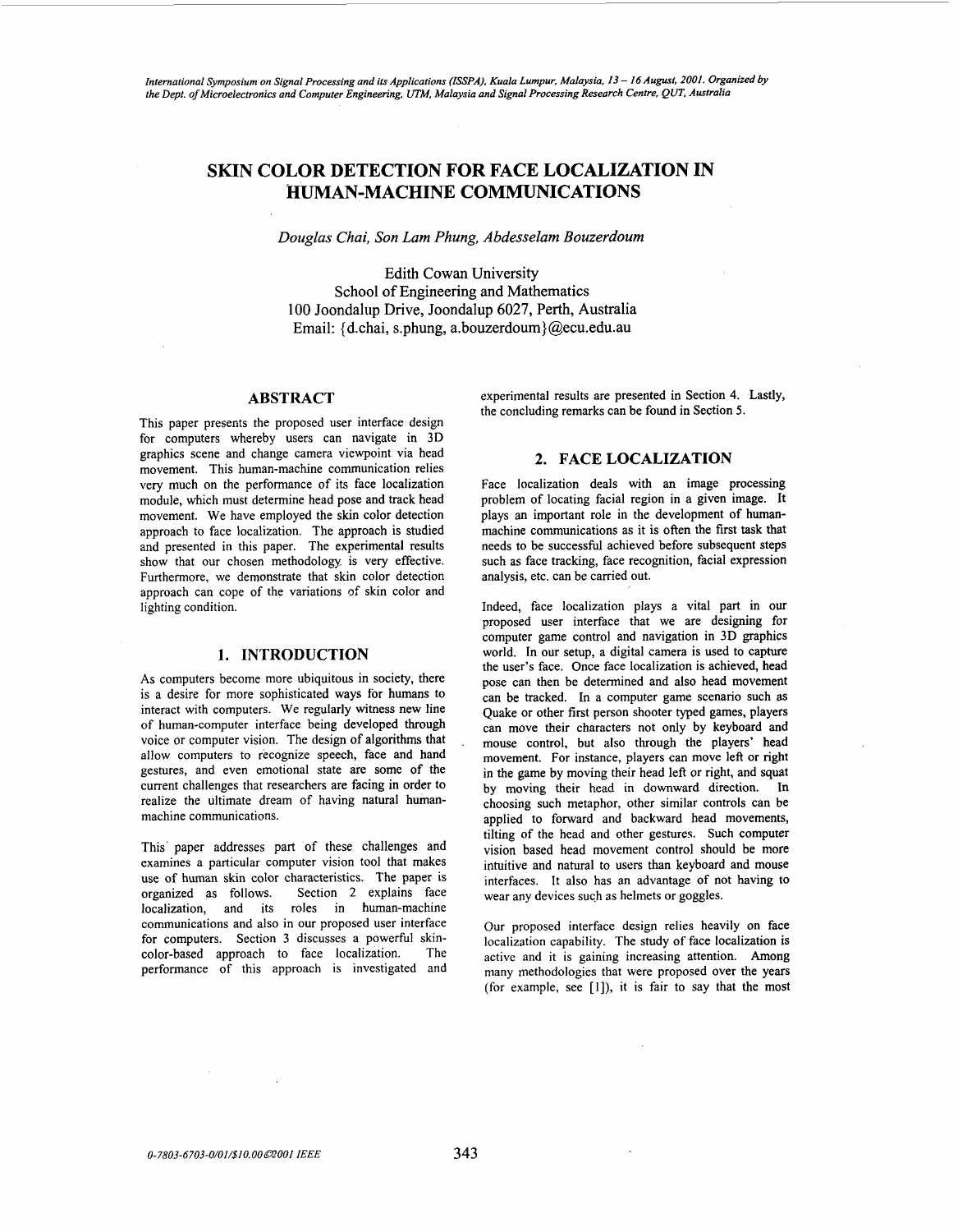<span id="page-2-0"></span>popular and superior approach to face localization is the use of color information, whereby estimating areas with skin color is often the first essential step of such strategy.

# **3. SKIN COLOR DETECTION**

The popularity and superiority of skin color approach to face localization comes from the fact that it is fast, reliable and effective. Skin color detection involves relatively , imple computation and can be implemented in real-time. Its underlying assumptions are minimal as it can cope with varying lighting condition as well as high level of structure and texture of the background scene. Furthermore, background and camera motions do not pose a problem. More importantly, it is very capable of identifying skin color pixels and providing good coverage of all human races.

We can use color information as a feature to identify a person's face in an image because human faces have a special color distribution that differs significantly, although not entirely, from those of the background objects **[2].** Previous studies **[2,3]** have found that pixels belonging to skin region exhibit similar chrominance components within and across different human races. In the YCbCr color space, chrominance components are represented by Cb and Cr values. Thus, skin color model can be derived from these values.

There are a number of ways to model skin color and to use these models for classifying image pixels into skin color and non skin color. Here we briefly describe two methods for YCbCr color space:

- Simple thresholding technique  $\bullet$
- Bayes decision rule for minimum cost  $\bullet$

In simple thresholding technique, skin color pixels are identified by the presence of a certain set of Cb and Cr values that is narrowly distributed in the YCbCr color space. Let  $R_{Cr}$  and  $R_{Cb}$  denote the respective ranges of Cr and Cb values that correspond to skin color, and consequently define our skin color model. Pixel *X* is classified as skin color  $(\omega_1)$  if both its Cr and Cb values fall inside their respective ranges of  $R_{Cr}$  and  $R_{Cb}$ . Otherwise, the pixel is classified as non skin color  $(\omega_2)$ . Details of this technique can be found in **[3].** 

In the Bayesian approach, the skin color detection problem becomes finding the class that gives the minimal cost when considering different cost weightings on the classification decisions. In this technique, we \*first generate the statistics of skin color and non skin color distributions from a set of training data so that the

 $\sim$ 

conditional probability density functions of skin color,  $p(X | \omega)$  and non skin color  $p(X | \omega)$  can be obtained. Let  $C_{ij}$  denotes the cost of deciding  $X \in \omega_i$  when  $X \in \omega_i$ . It represents the cost of correct classification when  $i = j$ , and false classification when  $i \neq j$ . The classification is performed using the Bayes decision rule for minimum cost, which can be expressed as

$$
\frac{p(X \mid \omega_1)}{p(X \mid \omega_2)} > \tau \Rightarrow X \in \omega_1
$$

$$
\frac{p(X \mid \omega_1)}{p(X \mid \omega_2)} < \tau \Rightarrow X \in \omega_2
$$

where

$$
\tau = \frac{(C_{12} - C_{22})}{(C_{21} - C_{11})} \cdot \frac{p(\omega_2)}{p(\omega_1)}
$$

In the above equations,  $p(\omega)$  is the *a priori* probability of class  $\omega_i$ ; and  $\tau$  represents the adjustment threshold. Note that the costs of false classifications are manipulated by  $C_{12}$  and  $C_{21}$  for false detection and false dismissal, respectively, while the costs of correct classifications (i.e.  $C_{II}$  and  $C_{22}$ ) are typically set to zero. Further description of this approach can be found in **[4].** 

# **4. RESULTS AND DISCUSSION**

To evaluate the robustness of skin color detection against varying lighting conditions, two images as shown in Figure 1 were captured at different angles to the sun.

The images were stored in YCbCr format. The faces were segmented so that the histogroms of the facial regions could be calculated. [Figure](#page-3-0) **2** shows the normalized histograms, in percentage form, of the separate Y, Cb and Cr components of the two facial regions. Two observations were made. Firstly, the distribution of Y values was altered. Secondly, the characteristics of the Cb and Cr distributions remain more or less unchanged. This means that skin color model derived from Cb and Cr values is not sensitive to illuminant changes.



**Figure 1.** Subject facing at different angles to the sun.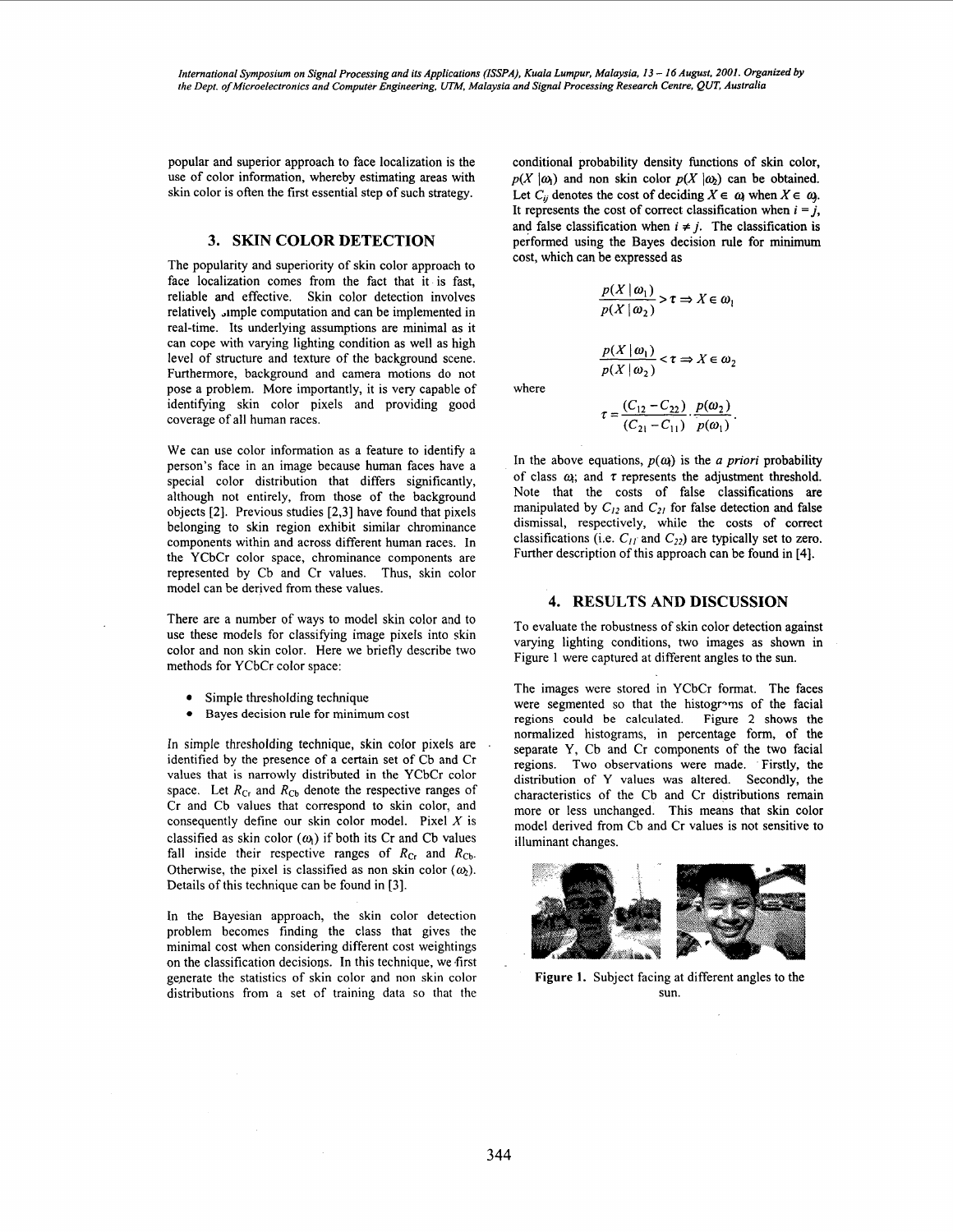<span id="page-3-0"></span>*International Symposium on Signal Processing and its Applications (ISSPA), Kuala Lumpur, Malaysia, 13 - 16 August, 2001. Organized by the Dept. of Microelectronics and Computer Engineering, UTM, Malaysia and Signal Processing Research Centre, QUr Australia* 



**Figure 2.** The respective normalized histograms of Y, Cb and Cr components of the facial regions shown in [Figure 1.](#page-2-0)

Two subjects with different skin colors as shown in Figure 3 were used to test the effectiveness of skin color detection against skin color variation. The figure also shows the segmented facial regions. The histograms of Y, Cb and Cr values for the two facial regions were calculated and can be found in Figure **4.** 

The Cb and Cr histograms show that skin color distributions of the two faces are quite similar even though the color of their skin clearly appears to be different. We have found that the different skin color that we perceived from image cannot be differentiated from the chrominance information of that image region. Therefore, skin color model derived from Cb and Cr values will remain effective regardless of skin color variation. Moreover, the apparent difference in skin color that viewers perceived is mainly due to the darkness or fairness of the skin; these features are characterized by the difference in the brightness of the color, which is governed by Y values.

Both the simple thresholding approach and the Bayesian approach to skin color detection were implemented and tested. Figure 5 shows our program called Face Tracker, which runs in real-time using the simple thresholding approach.

To evaluate the performances of the two skin color detection techniques, testing was carried out on **50**  images of different subjects, background complexities, and lighting conditions. The correct classification rates for both the simple thresholding and Bayesian approaches are shown in [Figure](#page-4-0) *6.* In term of correct dassification, the Bayesian approach has produced the best result.







**Figure 3.** Subjects of different skin colors.



**Figure 4.** The respective Y, Cb and Cr histograms of the facial regions shown in Figure 3.



Figure 5. Face tracker program that tracks a person's face in real-time.